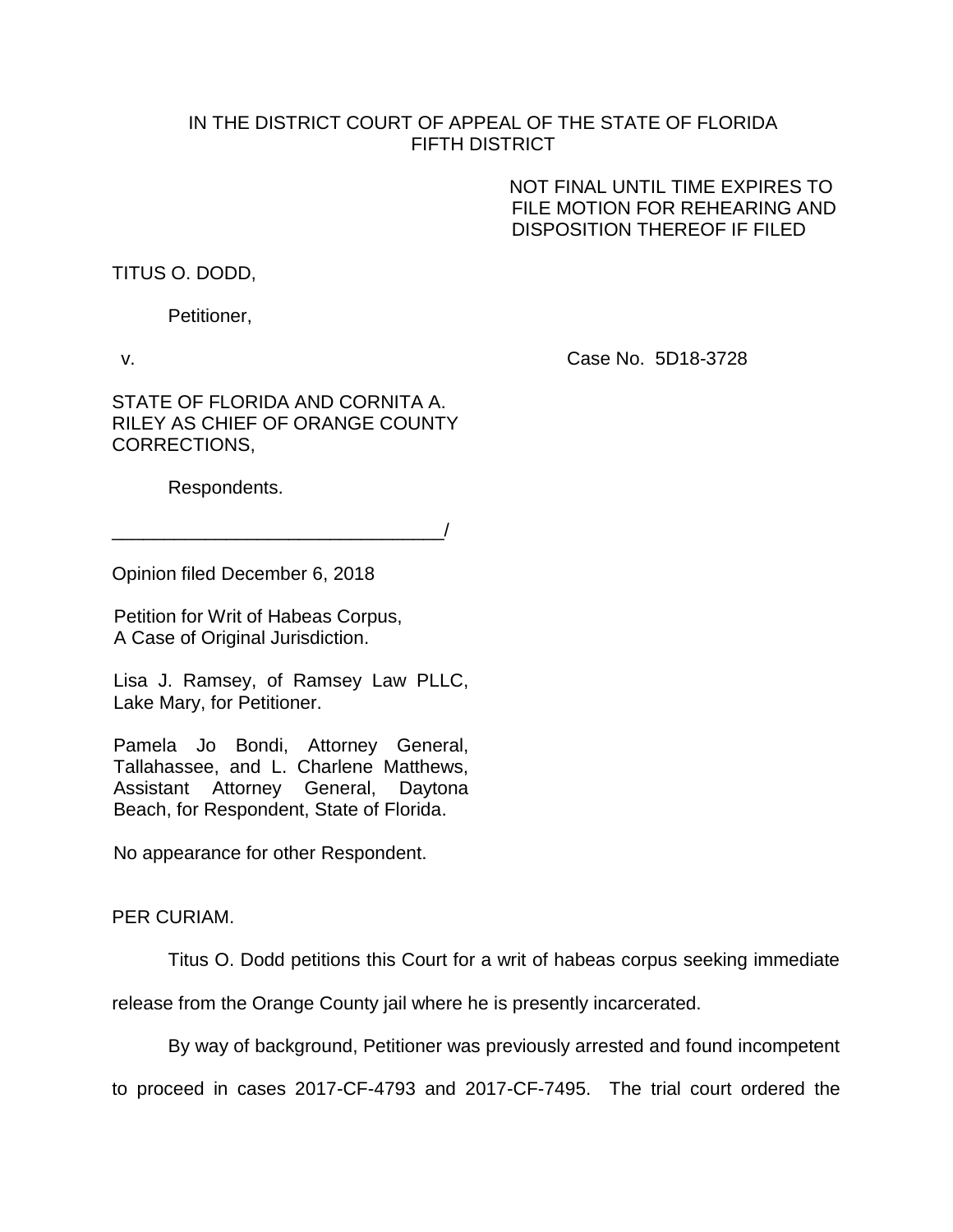Agency for Persons with Disabilities to evaluate Petitioner to determine whether he could be restored to competency under conditional release. On June 29, 2018, the trial court rendered an amended order releasing Petitioner from custody based on its prior order adjudicating Petitioner incompetent to proceed because of intellectual disability or autism. The court found that Petitioner did not meet the criteria for commitment to a treatment facility but was in need of outpatient treatment. The court ordered Petitioner conditionally released.

On November 14, 2018, Petitioner was arrested on new charges for fleeing and attempting to elude, under case number 2018-CF-16199. At first appearance, the trial court set bond at \$5000, and revoked his conditional release in case numbers 2017-CF-7495 and 2017-CF-4793.

This matter is controlled by *Smith v. State*, 247 So. 3d 77 (Fla. 5th DCA 2018), where we stated:

> [W]here . . . a defendant has been found incompetent to proceed and is then released upon conditions and commits a new offense, section 916.17(2)[, Florida Statutes (2018),] leaves the trial judge with only two options: modify the conditions of release or involuntarily commit the defendant to DCFS for treatment.

*Id.* at 78 (quoting *Douse v. State*, 930 So. 2d 838, 839 (Fla. 4th DCA 2006)); a*ccord Paolercio v. State*, 129 So. 3d 1174, 1175–76 (Fla. 5th DCA 2014) (citing *Douse*, 930 So. 2d at 839).

Here, there is no evidence in the record as to whether Petitioner now meets the criteria for involuntary commitment. Therefore, the first appearance court's only option was to release Petitioner with the appropriate conditions. Nothing prevents the trial court from ordering a new evaluation to determine whether Petitioner now meets the criteria for